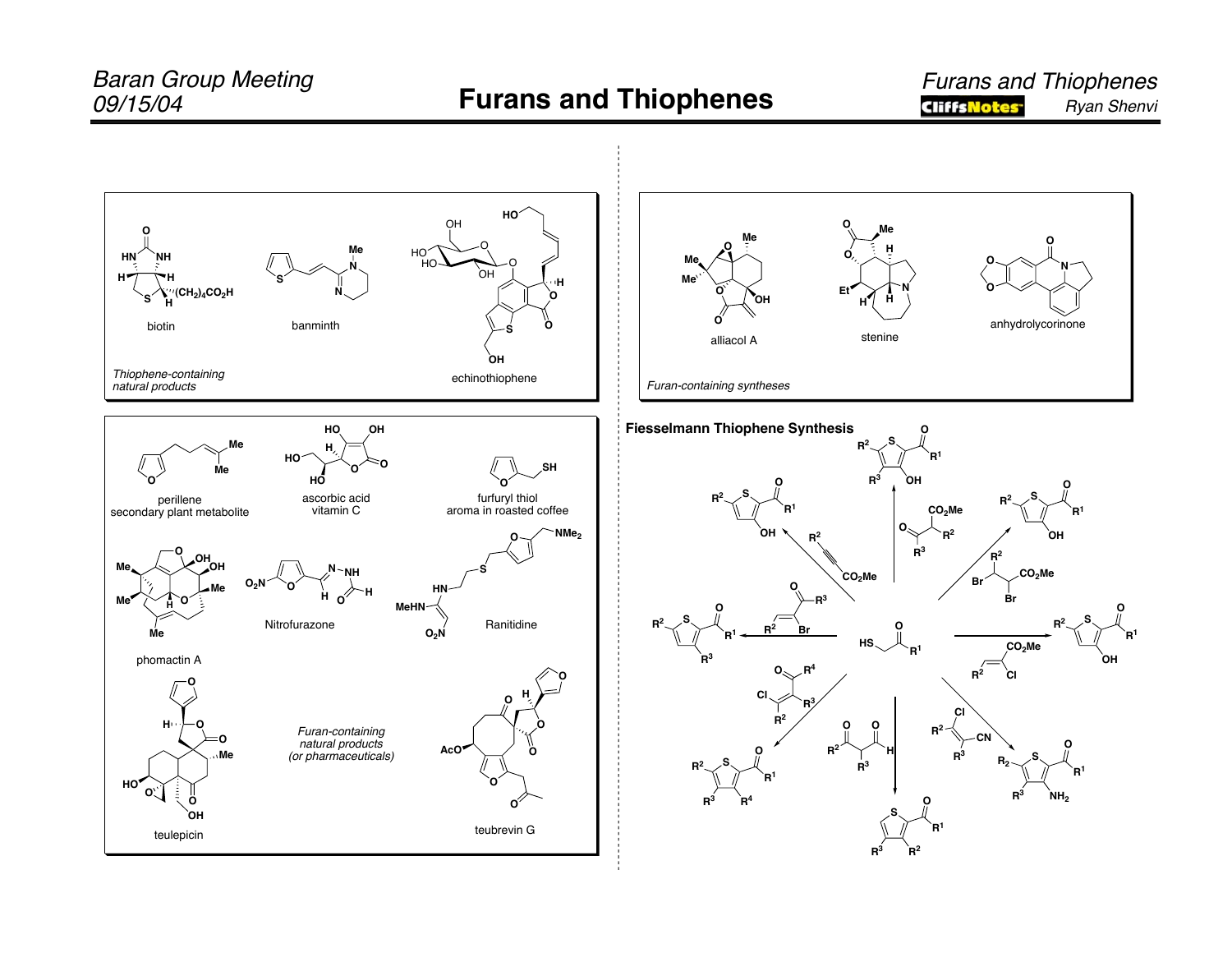## Baran Group Meeting

## 09/15/04 **Synthesis of Thiophenes**

Furans and Thiophenes **CliffsNotes** Ryan Shenvi

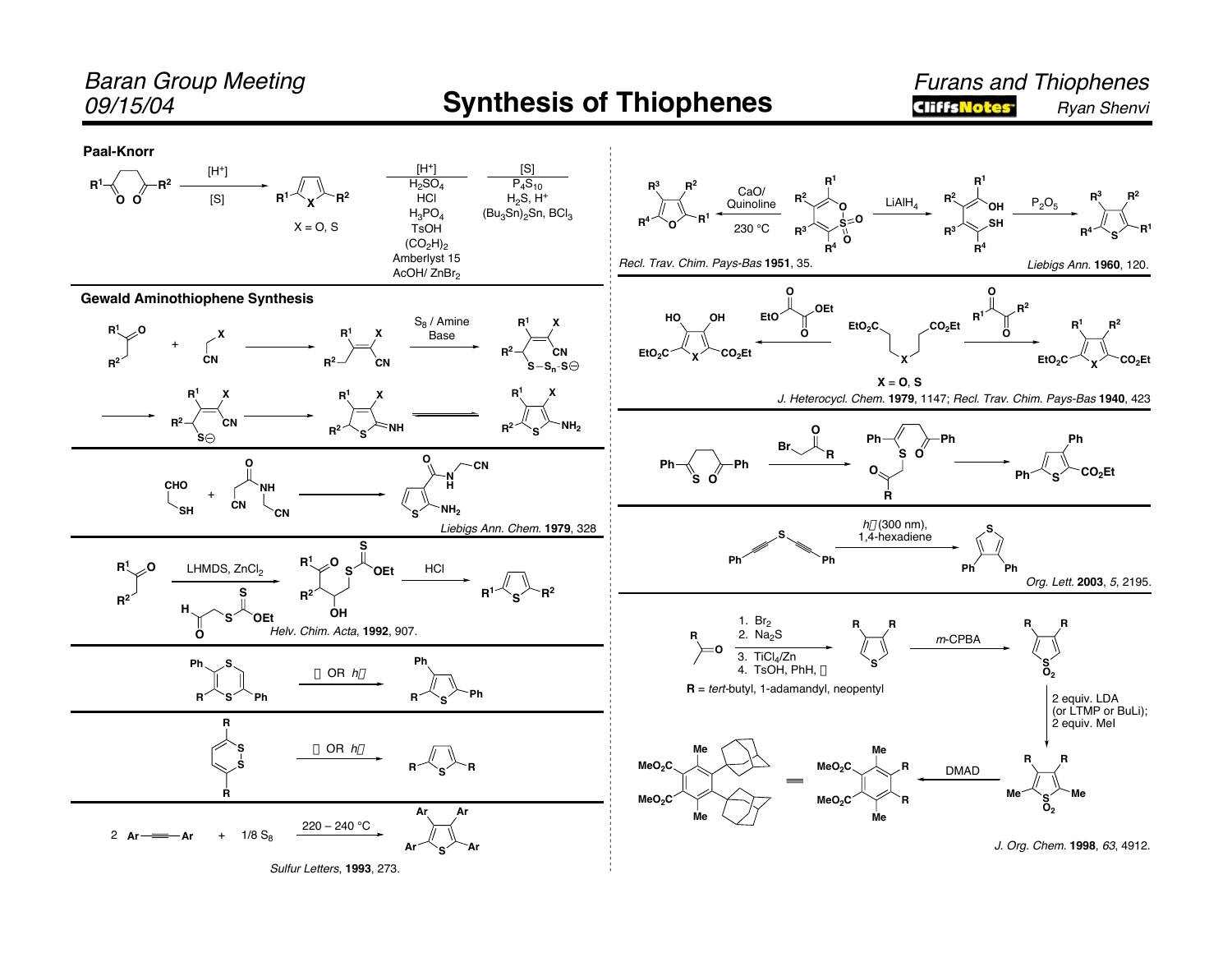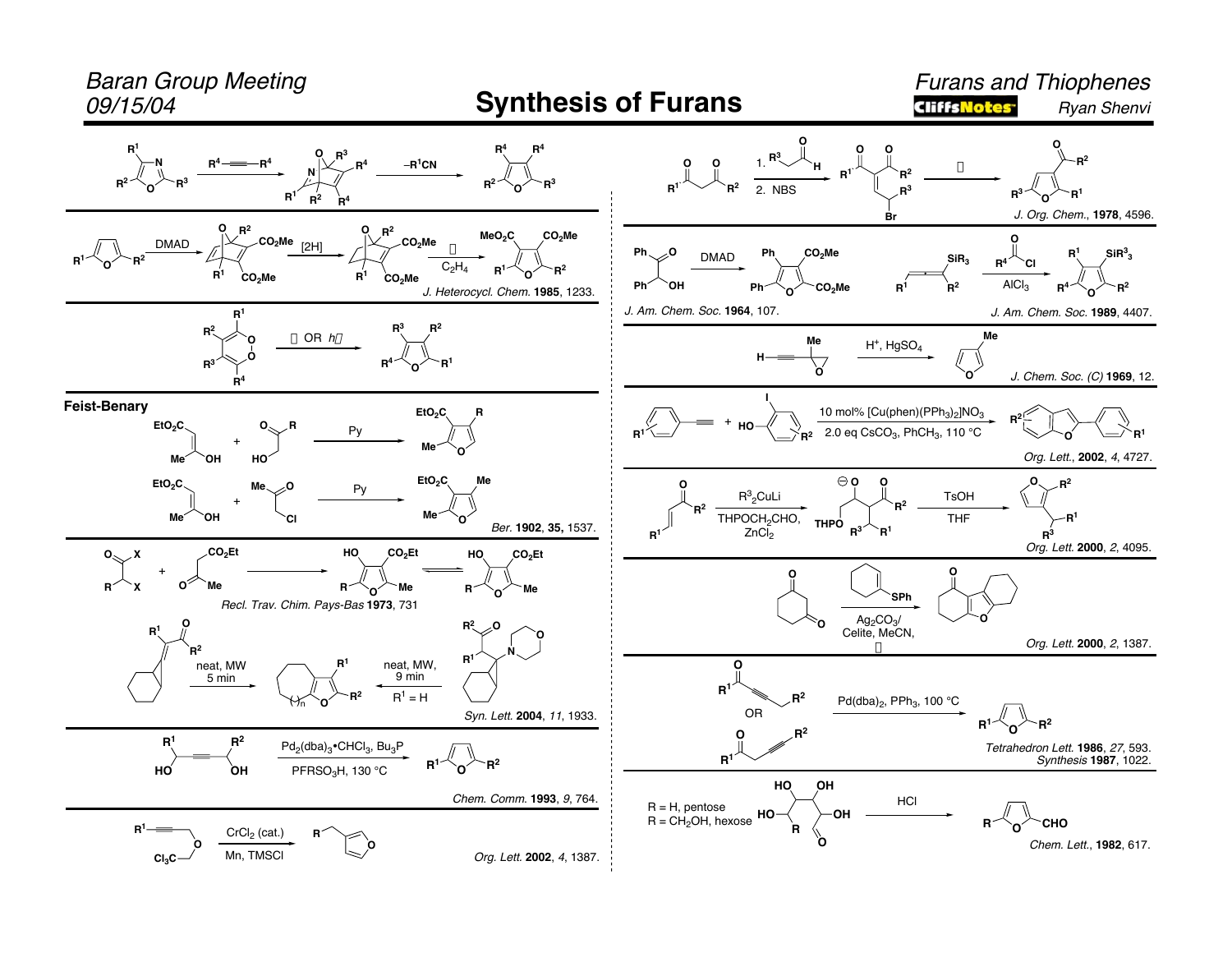## 09/15/04 **Synthesis/Reactivity of Thiophenes**

**Furans and Thiophenes**<br>**GIFFSNORES** *Byan Shenvi* Ryan Shenvi

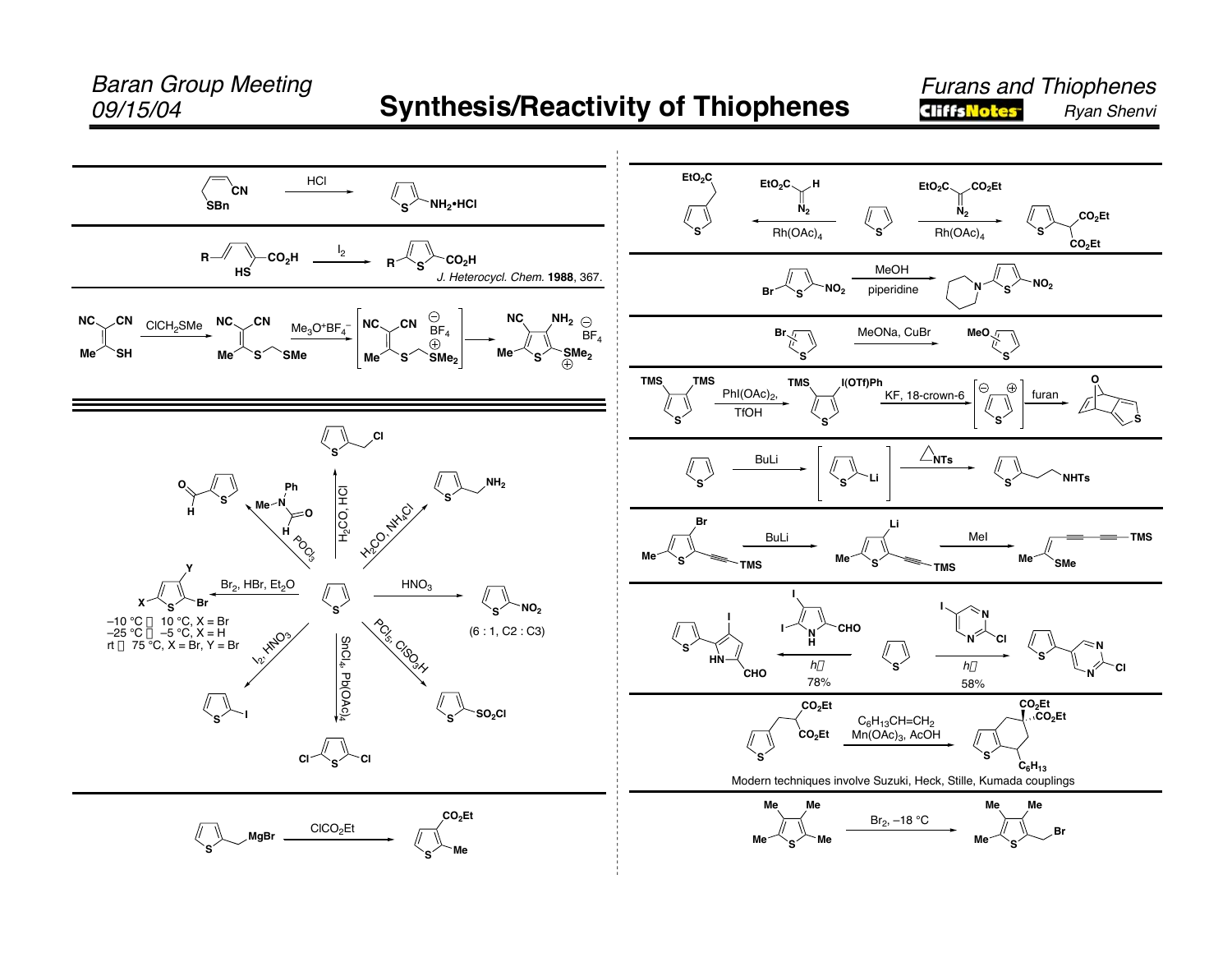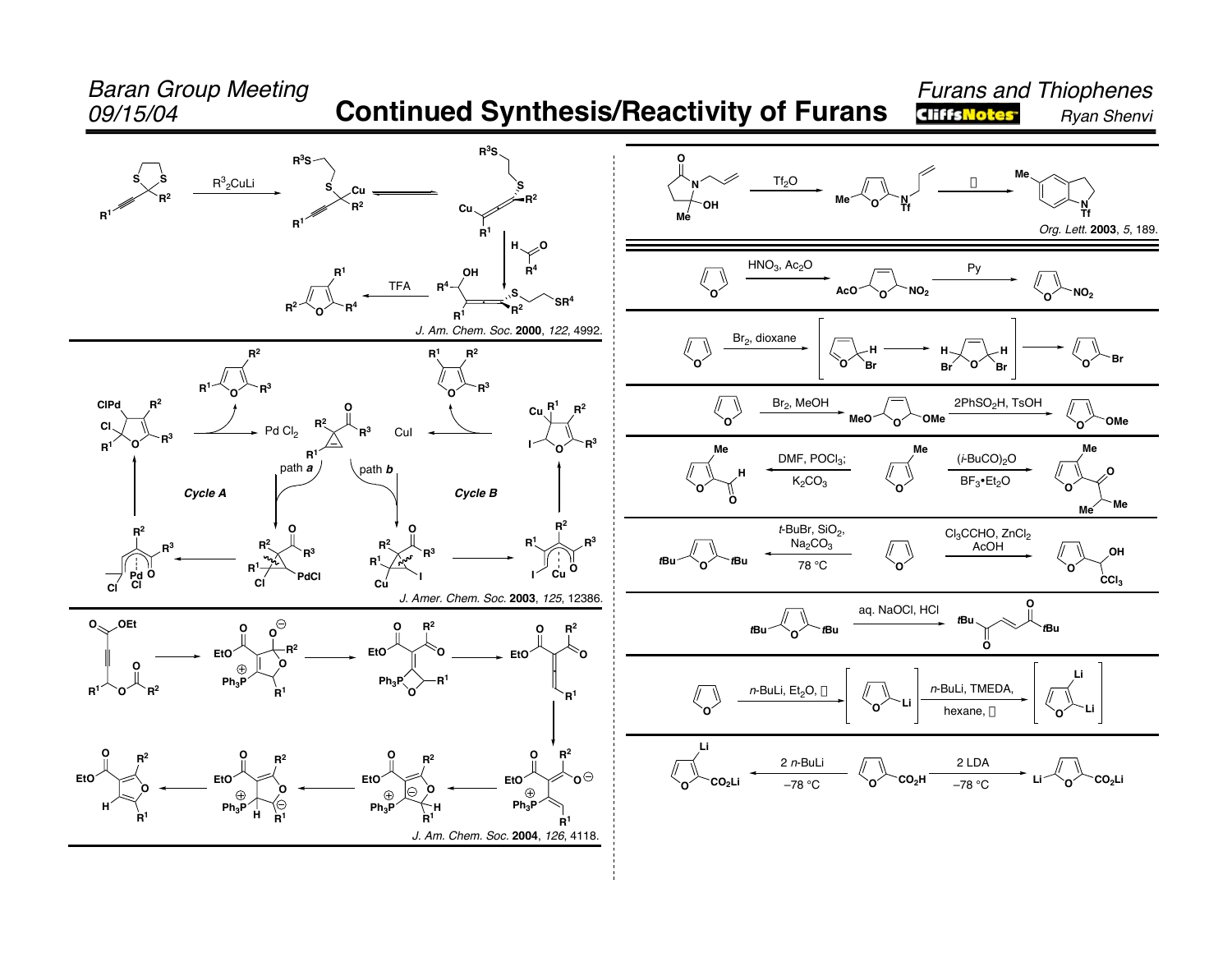

Schreiber J. Am. Chem. Soc. 1983, 105, 6723.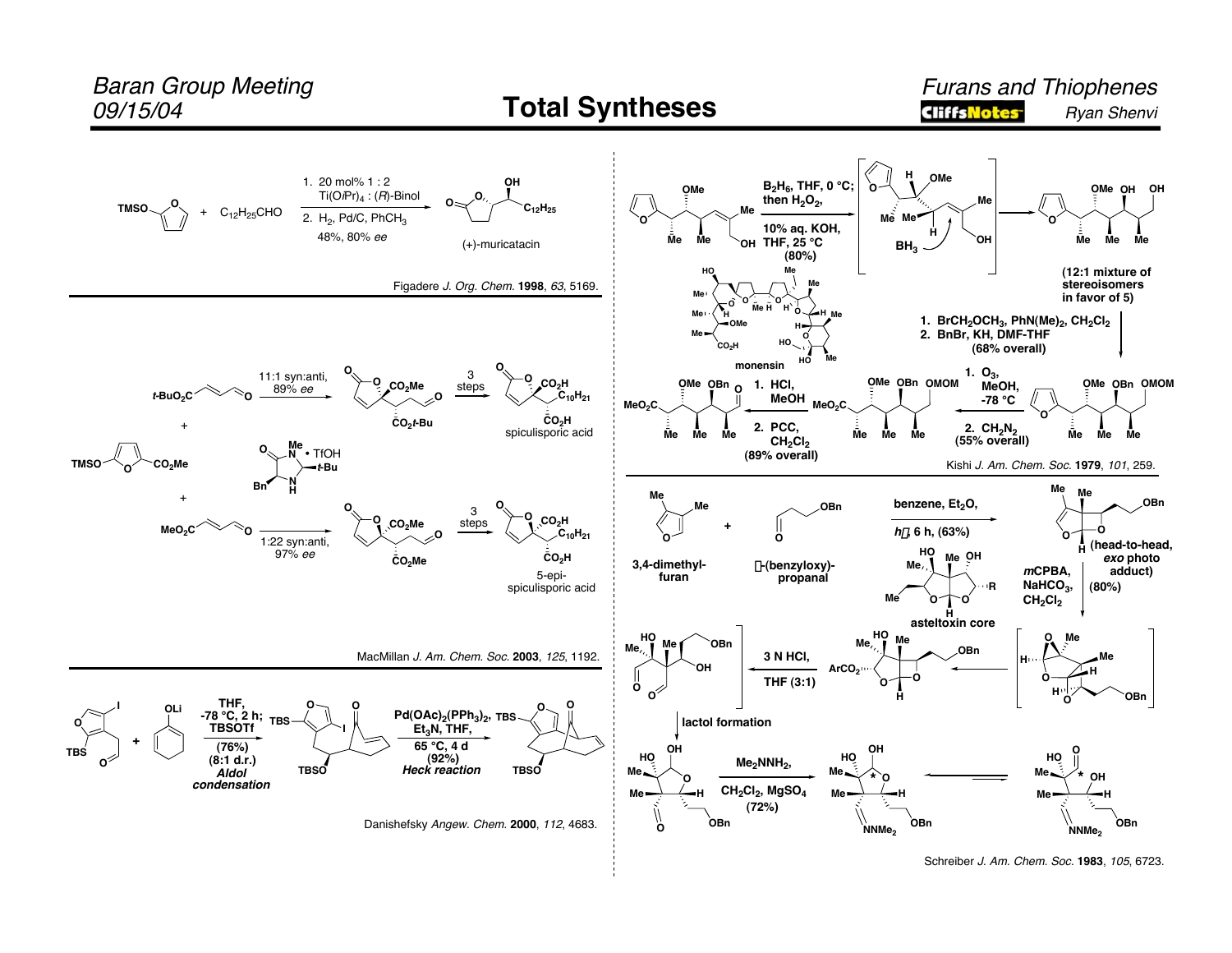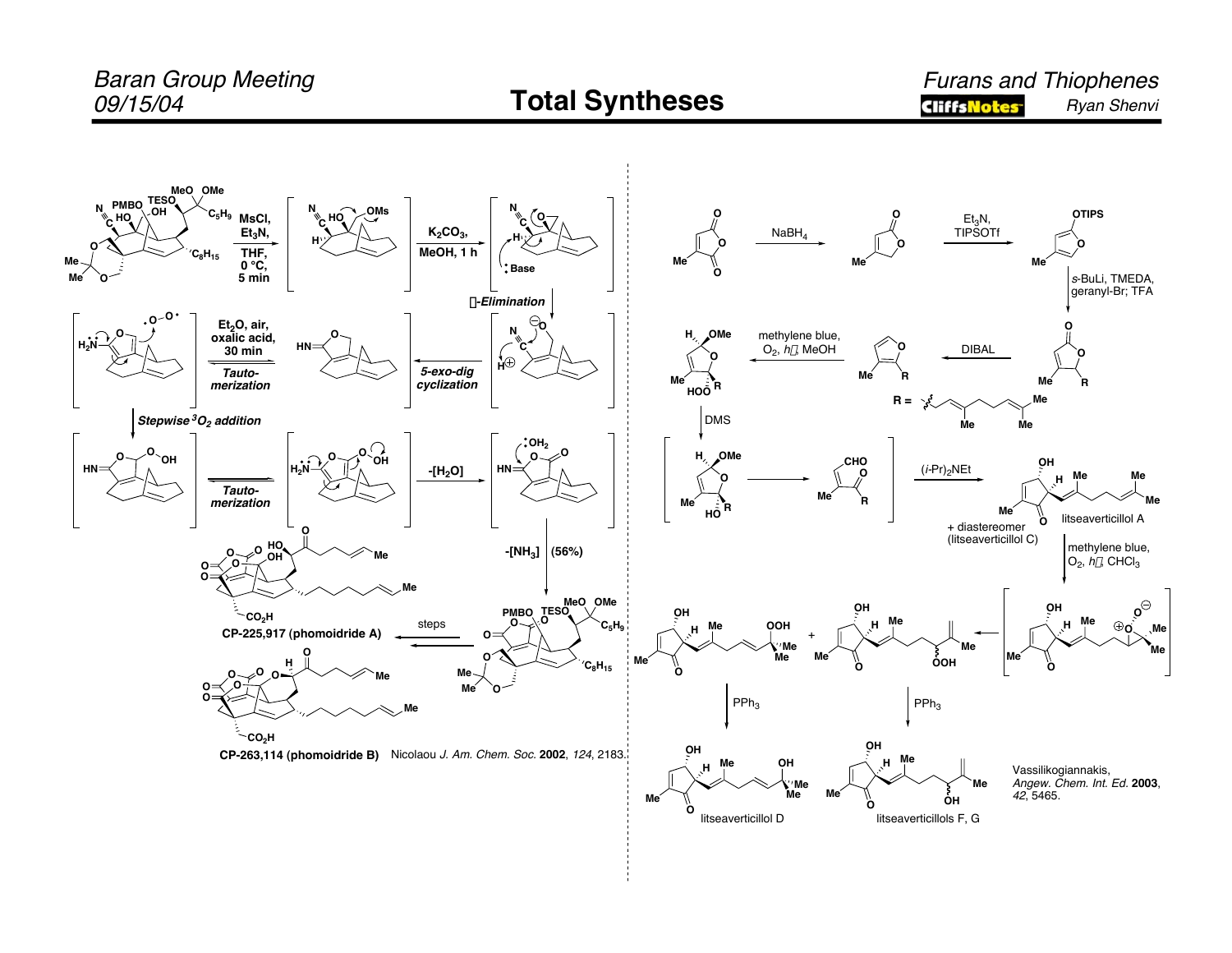